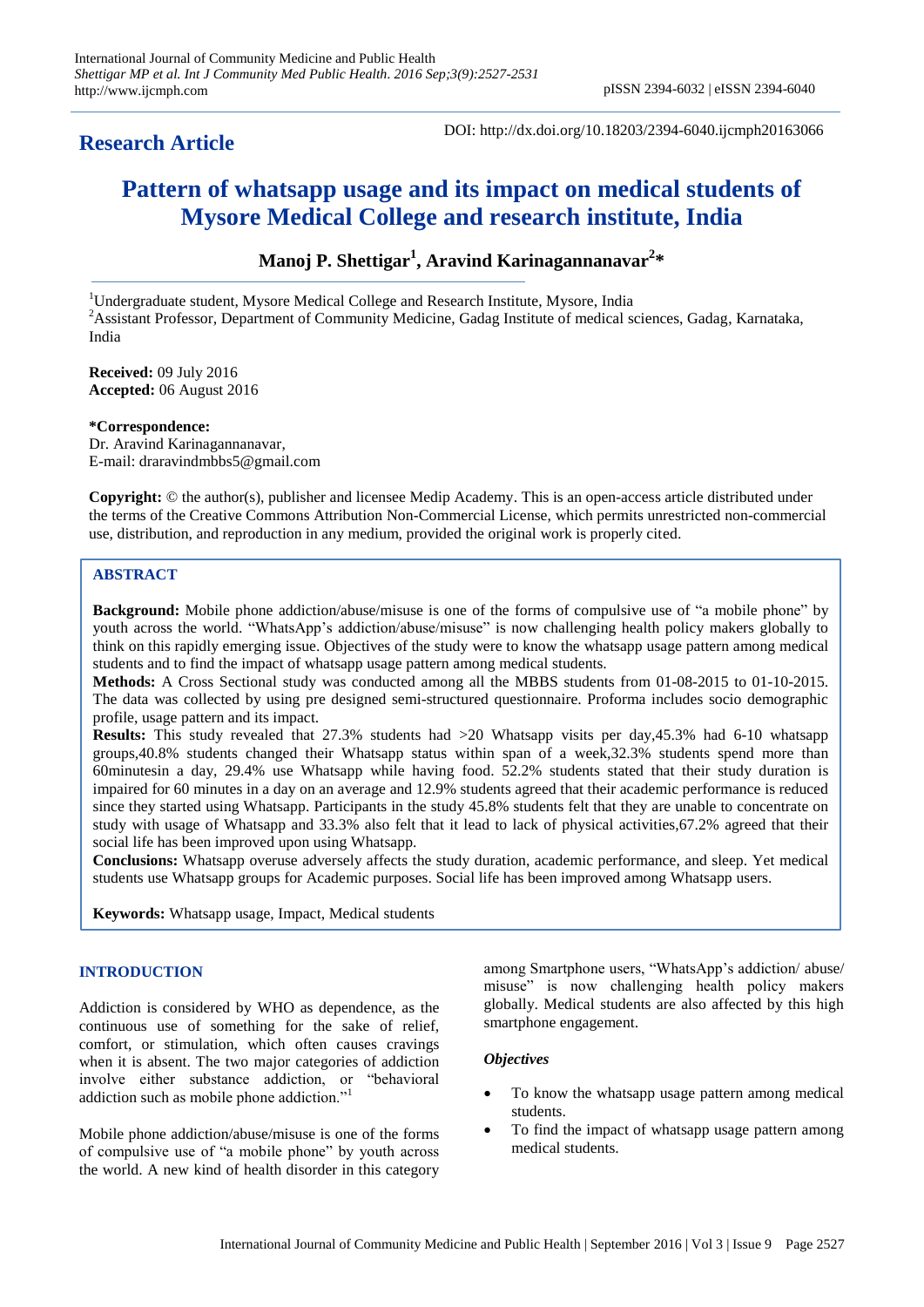## **METHODS**

It was a descriptive cross sectional study, which was conducted on MBBS students of Mysore medical college, Mysore, India from  $01<sup>st</sup>$  August 2015 to  $01<sup>st</sup>$  October 2015. All the MBBS students willing to participate in the study were included.

#### *Inclusion criteria*

Medical students willing to give consent for the study

#### *Method of data collection*

The data was collected by using pre designed semistructured questionnaire. Proforma includes socio demographic profile, usage pattern and its impact.

#### *Plan of analysis / statistical tools*

The data was entered in excel format and analyzed using Epi-info Software version 3.4.3. Descriptive statistics like frequencies and percentages were calculated. Ethical clearance certificate was obtained by Ethical Committee of the MMCRI, Mysore, India.

#### **RESULTS**

Participants were 201medical students, among them 44.3% were females and 55.7% were males. Most of them were of age 20 years (38.3%) followed by 21 (26.4%), 19 (24.9%) (Table1). Medical students used the internet mostly for social networking than browsing. In our study conducted in Mysore Medical College and Research Institute, India 91.36% students who were using Whatsapp.

# **Table 1: Socio demographic profile of study subjects.**

| Age (years)   | <b>Frequency</b> | <b>Percent</b> |
|---------------|------------------|----------------|
| 18            | 11               | 5.50%          |
| 19            | 50               | 24.90%         |
| 20            | 77               | 38.30%         |
| 21            | 53               | 26.40%         |
| 22            | 9                | 4.50%          |
| 23            |                  | 0.50%          |
| <b>Gender</b> |                  |                |
| Female        | 89               | 44.30%         |
| Male          | 112              | 55.70%         |
| <b>Total</b>  | 201              | 100.00%        |

#### *Usage pattern*

This study revealed that  $27.3\%$  (55) students had  $>20$ Whatsapp visits, 46.3% (93) students had 5-20 Whatsapp visits in a day. Most of participants, 45.3% had 6-10 whatsapp groups, 2.5% didn't have any group, 1 participant had had more than 25 groups. Meanwhile 40.8% students changed their Whatsapp status within span of a week, 44.3% students changed their whatsapp display picture within span of a month. 39.8% students have installed applocks so that no one has access to their private messages.

While 32.3% students spend more than 60minutes, 33.3% students spend more than 30minutes in a day, 29.4% use Whatsapp while having food, 23.4% Keep their internet ON 24 hours. Therefore as much of the quality time of a day is occupied by whatsapp usage, time for other productive work is reduced. Around 54.2% (109) participants reported use of Whatsapp immediately after waking up. 27.9% (56) participants reported use of Whatsapp amidst of sleep. 80.1% (161) participants reported use of Whatsapp just before they sleep. About 14.9% students could stop using Whatsapp for few hours, 54.2% for a day, 29.9% for a week, 1% for a month. About 33.8% students were not using Whatsapp Study groups and2.0% students had a maximum of 6 study groups (Table 2).

#### *Impact of whatsapp usage*

Out of 201 participants 52.2% students stated that their study duration is impaired for 60 minutes in a day on an average and 51.2% of participants doesn't know that whether their academic score has been reduced but 12.9% students agreed that their academic performance is reduced since they started using Whatsapp. Participants in the study 45.8% students felt that they are unable to concentrate on study with usage of Whatsapp and 33.3% (67) also felt that it lead to lack of physical activities, 67.2% agreed that their social life has been improved upon using Whatsapp.

Among MMCRI students 57.2% felt annoyed when their close friends didn't respond to their message, 52.2% students could resist their urge from viewing a Whatsapp message from their friend, 44.8% felt depressed when their close friends stop texting them in Whatsapp. The relationships created in this virtual world of Whatsapp builds new friendships and improve communication among people.

At the same time participants in this study also opined that the use of Whatsapp also leads to lesser face to face interactions, lesser understanding, false impressions, materialistic and unwanted relations.

Among participants 51.2% students felt panic upon misplacing their cellphones, while 15.9% students got relieved, 20.4% were desperate and 12.4% felt sick. Meanwhile 29.9% students have developed aversion over whatsapp. While 57.7% agreed that they have become multitasker after using Whatsapp and majority preferred to be solitary i.e 63.7% than the group.

This indicates the impact of Facebook and Whatsapp on the mental health which is a very important dimension of health. Decreased study time, loss of interest in studies,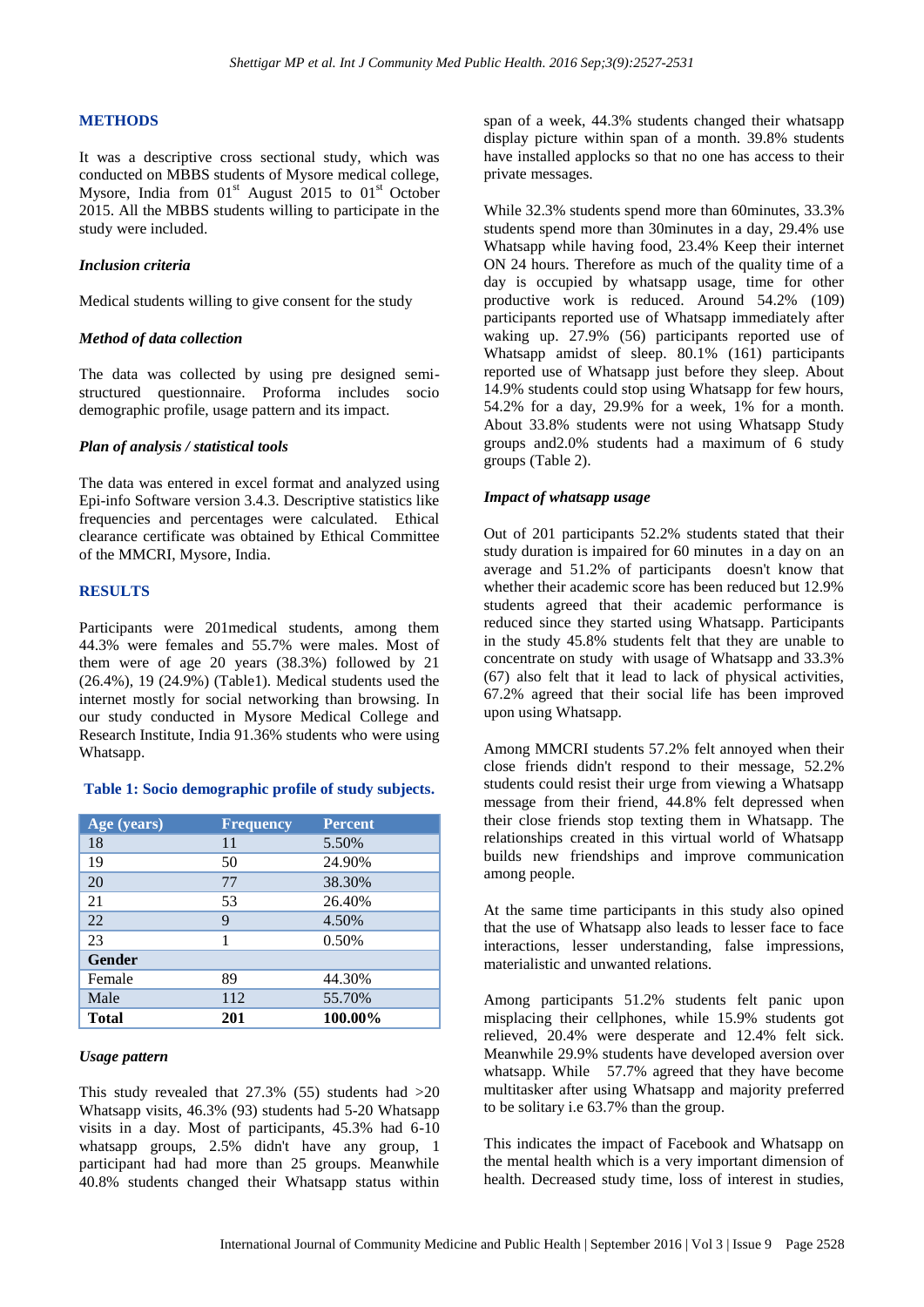poor performance were the most common effects on the academic performance of the participants. The study participants are of the opinion that Whatsapp has beneficial effects as well as harmful effects. Whatsapp is a good platform to share academic and health related article (Table 3).

# **Table 2: Pattern of whatsapp usage among study subjects.**

| Whatsapp visits per day<br>$\leq$<br>53<br>26.40%<br>6 to 20<br>93<br>46.30%<br>>20<br>55<br>27.30%<br>Duration spent per day<br>$<$ 30 $min$<br>69<br>34.30%<br>30-60 min<br>67<br>33.30%<br>$>60$ min<br>65<br>32.30%<br>No of whatsapp group<br>$\overline{5}$<br>2.50%<br>$\Omega$<br>$1$ to 5<br>73<br>36.30%<br>6 to 10<br>91<br>45.30%<br>21<br>11 to 15<br>10.40%<br>16 to 20<br>9<br>4.50%<br>21 to 25<br>$\mathbf{1}$<br>0.50%<br>$>25$<br>0.50%<br>$\mathbf{1}$<br>No of Groups Admin<br>66<br>$\Omega$<br>32.83%<br>$1$ to $3$<br>57.77%<br>116<br>$4\text{ to }7$<br>19<br>9.45%<br>Change your display picture?<br>$<$ 1day<br>11<br>5.50%<br>89<br>$< 1$ week<br>44.30%<br>$<$ 1month<br>68<br>33.80%<br>$<$ 1 year<br>33<br>16.40%<br>Change your status?<br>$<$ 1day<br>15<br>7.50%<br>$<$ 1 week<br>82<br>40.80%<br>73<br>$<$ 1 $month$<br>36.30%<br>$<$ 1 year<br>31<br>15.40%<br>Use whatsapp amidst of sleep<br>145<br>N <sub>o</sub><br>72.10%<br>56<br>Yes<br>27.90%<br>Use whatsapp just before your sleep<br>N <sub>o</sub><br>40<br>19.90%<br>Yes<br>161<br>80.10%<br>Use whatsapp as soon as you wake up from your sleep?<br>No<br>92<br>45.80%<br>Yes<br>109<br>54.20%<br><b>Installed applocks</b><br>$\rm No$<br>121<br>60.20%<br>Yes<br>$80\,$<br>39.80%<br>Forwarding the message<br>$<$ 5<br>88.10%<br>177<br>5 to 10<br>$20\,$<br>10.00%<br>>10<br>$\overline{4}$<br>1.90%<br>Use whatsapp while having food<br>$\rm No$<br>70.60%<br>142<br>Yes<br>59<br>29.40% | <b>Variables</b>                       | <b>Frequency</b> | Percentage |
|----------------------------------------------------------------------------------------------------------------------------------------------------------------------------------------------------------------------------------------------------------------------------------------------------------------------------------------------------------------------------------------------------------------------------------------------------------------------------------------------------------------------------------------------------------------------------------------------------------------------------------------------------------------------------------------------------------------------------------------------------------------------------------------------------------------------------------------------------------------------------------------------------------------------------------------------------------------------------------------------------------------------------------------------------------------------------------------------------------------------------------------------------------------------------------------------------------------------------------------------------------------------------------------------------------------------------------------------------------------------------------------------------------------------------------------------------------------------------------------------------|----------------------------------------|------------------|------------|
|                                                                                                                                                                                                                                                                                                                                                                                                                                                                                                                                                                                                                                                                                                                                                                                                                                                                                                                                                                                                                                                                                                                                                                                                                                                                                                                                                                                                                                                                                                    |                                        |                  |            |
|                                                                                                                                                                                                                                                                                                                                                                                                                                                                                                                                                                                                                                                                                                                                                                                                                                                                                                                                                                                                                                                                                                                                                                                                                                                                                                                                                                                                                                                                                                    |                                        |                  |            |
|                                                                                                                                                                                                                                                                                                                                                                                                                                                                                                                                                                                                                                                                                                                                                                                                                                                                                                                                                                                                                                                                                                                                                                                                                                                                                                                                                                                                                                                                                                    |                                        |                  |            |
|                                                                                                                                                                                                                                                                                                                                                                                                                                                                                                                                                                                                                                                                                                                                                                                                                                                                                                                                                                                                                                                                                                                                                                                                                                                                                                                                                                                                                                                                                                    |                                        |                  |            |
|                                                                                                                                                                                                                                                                                                                                                                                                                                                                                                                                                                                                                                                                                                                                                                                                                                                                                                                                                                                                                                                                                                                                                                                                                                                                                                                                                                                                                                                                                                    |                                        |                  |            |
|                                                                                                                                                                                                                                                                                                                                                                                                                                                                                                                                                                                                                                                                                                                                                                                                                                                                                                                                                                                                                                                                                                                                                                                                                                                                                                                                                                                                                                                                                                    |                                        |                  |            |
|                                                                                                                                                                                                                                                                                                                                                                                                                                                                                                                                                                                                                                                                                                                                                                                                                                                                                                                                                                                                                                                                                                                                                                                                                                                                                                                                                                                                                                                                                                    |                                        |                  |            |
|                                                                                                                                                                                                                                                                                                                                                                                                                                                                                                                                                                                                                                                                                                                                                                                                                                                                                                                                                                                                                                                                                                                                                                                                                                                                                                                                                                                                                                                                                                    |                                        |                  |            |
|                                                                                                                                                                                                                                                                                                                                                                                                                                                                                                                                                                                                                                                                                                                                                                                                                                                                                                                                                                                                                                                                                                                                                                                                                                                                                                                                                                                                                                                                                                    |                                        |                  |            |
|                                                                                                                                                                                                                                                                                                                                                                                                                                                                                                                                                                                                                                                                                                                                                                                                                                                                                                                                                                                                                                                                                                                                                                                                                                                                                                                                                                                                                                                                                                    |                                        |                  |            |
|                                                                                                                                                                                                                                                                                                                                                                                                                                                                                                                                                                                                                                                                                                                                                                                                                                                                                                                                                                                                                                                                                                                                                                                                                                                                                                                                                                                                                                                                                                    |                                        |                  |            |
|                                                                                                                                                                                                                                                                                                                                                                                                                                                                                                                                                                                                                                                                                                                                                                                                                                                                                                                                                                                                                                                                                                                                                                                                                                                                                                                                                                                                                                                                                                    |                                        |                  |            |
|                                                                                                                                                                                                                                                                                                                                                                                                                                                                                                                                                                                                                                                                                                                                                                                                                                                                                                                                                                                                                                                                                                                                                                                                                                                                                                                                                                                                                                                                                                    |                                        |                  |            |
|                                                                                                                                                                                                                                                                                                                                                                                                                                                                                                                                                                                                                                                                                                                                                                                                                                                                                                                                                                                                                                                                                                                                                                                                                                                                                                                                                                                                                                                                                                    |                                        |                  |            |
|                                                                                                                                                                                                                                                                                                                                                                                                                                                                                                                                                                                                                                                                                                                                                                                                                                                                                                                                                                                                                                                                                                                                                                                                                                                                                                                                                                                                                                                                                                    |                                        |                  |            |
|                                                                                                                                                                                                                                                                                                                                                                                                                                                                                                                                                                                                                                                                                                                                                                                                                                                                                                                                                                                                                                                                                                                                                                                                                                                                                                                                                                                                                                                                                                    |                                        |                  |            |
|                                                                                                                                                                                                                                                                                                                                                                                                                                                                                                                                                                                                                                                                                                                                                                                                                                                                                                                                                                                                                                                                                                                                                                                                                                                                                                                                                                                                                                                                                                    |                                        |                  |            |
|                                                                                                                                                                                                                                                                                                                                                                                                                                                                                                                                                                                                                                                                                                                                                                                                                                                                                                                                                                                                                                                                                                                                                                                                                                                                                                                                                                                                                                                                                                    |                                        |                  |            |
|                                                                                                                                                                                                                                                                                                                                                                                                                                                                                                                                                                                                                                                                                                                                                                                                                                                                                                                                                                                                                                                                                                                                                                                                                                                                                                                                                                                                                                                                                                    |                                        |                  |            |
|                                                                                                                                                                                                                                                                                                                                                                                                                                                                                                                                                                                                                                                                                                                                                                                                                                                                                                                                                                                                                                                                                                                                                                                                                                                                                                                                                                                                                                                                                                    |                                        |                  |            |
|                                                                                                                                                                                                                                                                                                                                                                                                                                                                                                                                                                                                                                                                                                                                                                                                                                                                                                                                                                                                                                                                                                                                                                                                                                                                                                                                                                                                                                                                                                    |                                        |                  |            |
|                                                                                                                                                                                                                                                                                                                                                                                                                                                                                                                                                                                                                                                                                                                                                                                                                                                                                                                                                                                                                                                                                                                                                                                                                                                                                                                                                                                                                                                                                                    |                                        |                  |            |
|                                                                                                                                                                                                                                                                                                                                                                                                                                                                                                                                                                                                                                                                                                                                                                                                                                                                                                                                                                                                                                                                                                                                                                                                                                                                                                                                                                                                                                                                                                    |                                        |                  |            |
|                                                                                                                                                                                                                                                                                                                                                                                                                                                                                                                                                                                                                                                                                                                                                                                                                                                                                                                                                                                                                                                                                                                                                                                                                                                                                                                                                                                                                                                                                                    |                                        |                  |            |
|                                                                                                                                                                                                                                                                                                                                                                                                                                                                                                                                                                                                                                                                                                                                                                                                                                                                                                                                                                                                                                                                                                                                                                                                                                                                                                                                                                                                                                                                                                    |                                        |                  |            |
|                                                                                                                                                                                                                                                                                                                                                                                                                                                                                                                                                                                                                                                                                                                                                                                                                                                                                                                                                                                                                                                                                                                                                                                                                                                                                                                                                                                                                                                                                                    |                                        |                  |            |
|                                                                                                                                                                                                                                                                                                                                                                                                                                                                                                                                                                                                                                                                                                                                                                                                                                                                                                                                                                                                                                                                                                                                                                                                                                                                                                                                                                                                                                                                                                    |                                        |                  |            |
|                                                                                                                                                                                                                                                                                                                                                                                                                                                                                                                                                                                                                                                                                                                                                                                                                                                                                                                                                                                                                                                                                                                                                                                                                                                                                                                                                                                                                                                                                                    |                                        |                  |            |
|                                                                                                                                                                                                                                                                                                                                                                                                                                                                                                                                                                                                                                                                                                                                                                                                                                                                                                                                                                                                                                                                                                                                                                                                                                                                                                                                                                                                                                                                                                    |                                        |                  |            |
|                                                                                                                                                                                                                                                                                                                                                                                                                                                                                                                                                                                                                                                                                                                                                                                                                                                                                                                                                                                                                                                                                                                                                                                                                                                                                                                                                                                                                                                                                                    |                                        |                  |            |
|                                                                                                                                                                                                                                                                                                                                                                                                                                                                                                                                                                                                                                                                                                                                                                                                                                                                                                                                                                                                                                                                                                                                                                                                                                                                                                                                                                                                                                                                                                    |                                        |                  |            |
|                                                                                                                                                                                                                                                                                                                                                                                                                                                                                                                                                                                                                                                                                                                                                                                                                                                                                                                                                                                                                                                                                                                                                                                                                                                                                                                                                                                                                                                                                                    |                                        |                  |            |
|                                                                                                                                                                                                                                                                                                                                                                                                                                                                                                                                                                                                                                                                                                                                                                                                                                                                                                                                                                                                                                                                                                                                                                                                                                                                                                                                                                                                                                                                                                    |                                        |                  |            |
|                                                                                                                                                                                                                                                                                                                                                                                                                                                                                                                                                                                                                                                                                                                                                                                                                                                                                                                                                                                                                                                                                                                                                                                                                                                                                                                                                                                                                                                                                                    |                                        |                  |            |
|                                                                                                                                                                                                                                                                                                                                                                                                                                                                                                                                                                                                                                                                                                                                                                                                                                                                                                                                                                                                                                                                                                                                                                                                                                                                                                                                                                                                                                                                                                    |                                        |                  |            |
|                                                                                                                                                                                                                                                                                                                                                                                                                                                                                                                                                                                                                                                                                                                                                                                                                                                                                                                                                                                                                                                                                                                                                                                                                                                                                                                                                                                                                                                                                                    |                                        |                  |            |
|                                                                                                                                                                                                                                                                                                                                                                                                                                                                                                                                                                                                                                                                                                                                                                                                                                                                                                                                                                                                                                                                                                                                                                                                                                                                                                                                                                                                                                                                                                    |                                        |                  |            |
|                                                                                                                                                                                                                                                                                                                                                                                                                                                                                                                                                                                                                                                                                                                                                                                                                                                                                                                                                                                                                                                                                                                                                                                                                                                                                                                                                                                                                                                                                                    |                                        |                  |            |
|                                                                                                                                                                                                                                                                                                                                                                                                                                                                                                                                                                                                                                                                                                                                                                                                                                                                                                                                                                                                                                                                                                                                                                                                                                                                                                                                                                                                                                                                                                    |                                        |                  |            |
|                                                                                                                                                                                                                                                                                                                                                                                                                                                                                                                                                                                                                                                                                                                                                                                                                                                                                                                                                                                                                                                                                                                                                                                                                                                                                                                                                                                                                                                                                                    |                                        |                  |            |
|                                                                                                                                                                                                                                                                                                                                                                                                                                                                                                                                                                                                                                                                                                                                                                                                                                                                                                                                                                                                                                                                                                                                                                                                                                                                                                                                                                                                                                                                                                    |                                        |                  |            |
|                                                                                                                                                                                                                                                                                                                                                                                                                                                                                                                                                                                                                                                                                                                                                                                                                                                                                                                                                                                                                                                                                                                                                                                                                                                                                                                                                                                                                                                                                                    |                                        |                  |            |
|                                                                                                                                                                                                                                                                                                                                                                                                                                                                                                                                                                                                                                                                                                                                                                                                                                                                                                                                                                                                                                                                                                                                                                                                                                                                                                                                                                                                                                                                                                    |                                        |                  |            |
|                                                                                                                                                                                                                                                                                                                                                                                                                                                                                                                                                                                                                                                                                                                                                                                                                                                                                                                                                                                                                                                                                                                                                                                                                                                                                                                                                                                                                                                                                                    |                                        |                  |            |
|                                                                                                                                                                                                                                                                                                                                                                                                                                                                                                                                                                                                                                                                                                                                                                                                                                                                                                                                                                                                                                                                                                                                                                                                                                                                                                                                                                                                                                                                                                    |                                        |                  |            |
|                                                                                                                                                                                                                                                                                                                                                                                                                                                                                                                                                                                                                                                                                                                                                                                                                                                                                                                                                                                                                                                                                                                                                                                                                                                                                                                                                                                                                                                                                                    |                                        |                  |            |
|                                                                                                                                                                                                                                                                                                                                                                                                                                                                                                                                                                                                                                                                                                                                                                                                                                                                                                                                                                                                                                                                                                                                                                                                                                                                                                                                                                                                                                                                                                    |                                        |                  |            |
|                                                                                                                                                                                                                                                                                                                                                                                                                                                                                                                                                                                                                                                                                                                                                                                                                                                                                                                                                                                                                                                                                                                                                                                                                                                                                                                                                                                                                                                                                                    |                                        |                  |            |
|                                                                                                                                                                                                                                                                                                                                                                                                                                                                                                                                                                                                                                                                                                                                                                                                                                                                                                                                                                                                                                                                                                                                                                                                                                                                                                                                                                                                                                                                                                    |                                        |                  |            |
|                                                                                                                                                                                                                                                                                                                                                                                                                                                                                                                                                                                                                                                                                                                                                                                                                                                                                                                                                                                                                                                                                                                                                                                                                                                                                                                                                                                                                                                                                                    | Keep internet on for 24 hours in a day |                  |            |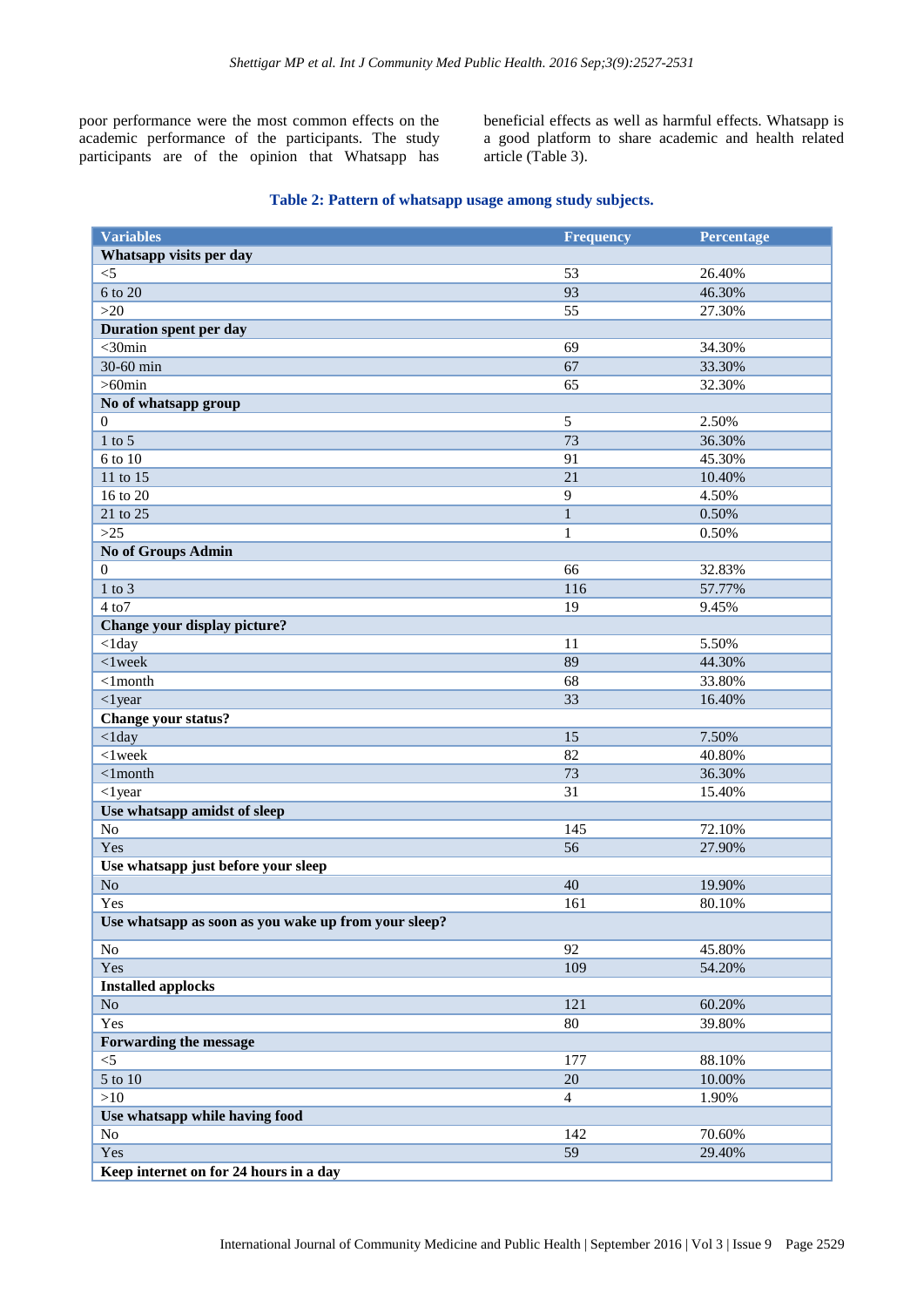| N <sub>o</sub>                                 | 154            | 76.60%  |  |  |
|------------------------------------------------|----------------|---------|--|--|
| Yes                                            | 47             | 23.40%  |  |  |
| I can stop using whatsapp for a duration of    |                |         |  |  |
| few hours                                      | 30             | 14.90%  |  |  |
| 1day                                           | 109            | 54.20%  |  |  |
| 1 week                                         | 60             | 29.90%  |  |  |
| 1 <sub>month</sub>                             | $\overline{2}$ | 1.00%   |  |  |
| Study groups you have in your whatsapp account |                |         |  |  |
| $\theta$                                       | 68             | 33.80%  |  |  |
| $1$ to $3$                                     | 114            | 56.71%  |  |  |
| $4$ to 6                                       | 19             | 9.45%   |  |  |
| <b>Total</b>                                   | 201            | 100.00% |  |  |

# **Table 3: Impact of whatsapp usage among study subjects.**

| <b>Variables</b>                                                        | <b>Frequency</b> | Percentage |
|-------------------------------------------------------------------------|------------------|------------|
| Is your Study duration impaired?                                        |                  |            |
| N <sub>o</sub>                                                          | 96               | 47.80%     |
| Yes                                                                     | 105              | 52.20%     |
| Is your Academic score reduced upon whatsapp usage?                     |                  |            |
| Yes                                                                     | 26               | 12.90%     |
| Don't know                                                              | 103              | 51.20%     |
| N <sub>o</sub>                                                          | 72               | 35.80%     |
| Is your concentration reduced upon whatsapp usage                       |                  |            |
| N <sub>o</sub>                                                          | 109              | 54.20%     |
| Yes                                                                     | 92               | 45.80%     |
| Is your physical activities reduced upon whatsapp usage                 |                  |            |
| No                                                                      | 134              | 66.70%     |
| Yes                                                                     | 67               | 33.30%     |
| Is Your social life improved?                                           |                  |            |
| N <sub>o</sub>                                                          | 66               | 32.80%     |
| Yes                                                                     | 135              | 67.20%     |
| Have you become multi-tasker?                                           |                  |            |
| N <sub>o</sub>                                                          | 85               | 42.30%     |
| Yes                                                                     | 116              | 57.70%     |
| Is your sleep hampered                                                  |                  |            |
| No                                                                      | 146              | 72.60%     |
| Yes                                                                     | 55               | 27.40%     |
| Whether you like being solitary/Group                                   |                  |            |
| Group                                                                   | 73               | 36.30%     |
| Solitary                                                                | 128              | 63.70%     |
| You feel depressed when your close friends stop texting you in whatsapp |                  |            |
| No                                                                      | 111              | 55.20%     |
| Yes                                                                     | 90               | 44.80%     |
| What do you feel when you misplaced your cell phone                     |                  |            |
| Panic                                                                   | 103              | 51.20%     |
| Desperate                                                               | 41               | 20.40%     |
| Sick                                                                    | 25               | 12.40%     |
| Relieved                                                                | 32               | 15.90%     |
| You feel annoyed when your close friend doesn't respond to your message |                  |            |
| N <sub>o</sub>                                                          | 86               | 42.80%     |
| Yes                                                                     | 115              | 57.20%     |
| Can you resist your urge from viewing a message ?                       |                  |            |
| N <sub>o</sub>                                                          | 96               | 47.80%     |
| Yes                                                                     | 105              | 52.20%     |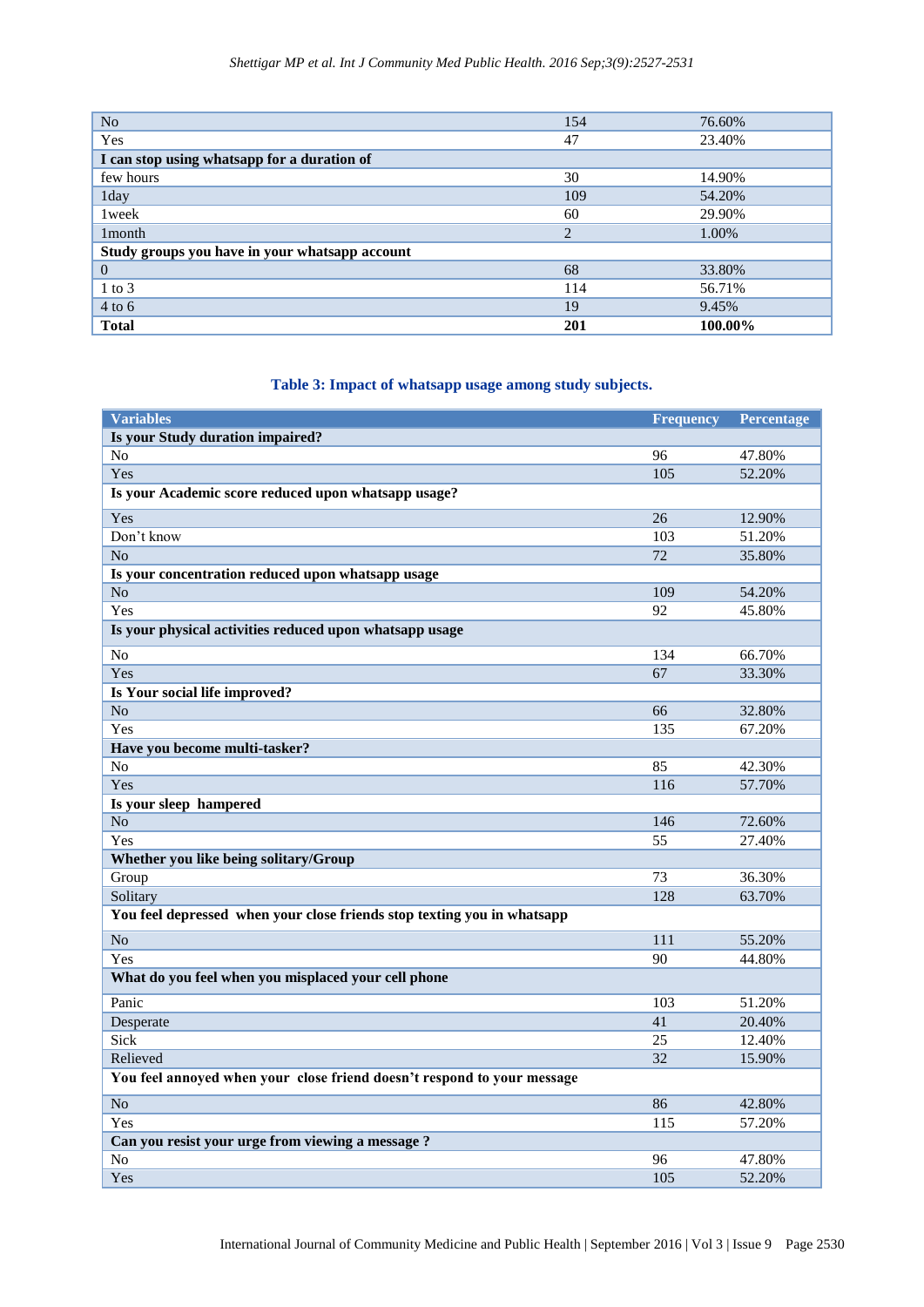| Have you ever developed any kind of aversion? |     |         |
|-----------------------------------------------|-----|---------|
| N <sub>o</sub>                                | 14. | 70.10%  |
| Yes                                           | 60  | .90%    |
| <b>Total</b>                                  | 20  | 100.00% |

#### **DISCUSSION**

In April 2015, WhatsApp active users were 800 million. Whatsapp usage is increasing as more and more adolescents enjoy exploring their Smartphone's in their free hours. New research suggests that excessive use of Whatsapp, increases the risk for severe psychopathologies in adolescents and there is growing evidence of problematic use of Smartphone's that impacts both social and health aspects of users' lives.

Studies have showed that abnormal users of Smartphone's had significantly more problematic behaviors, somatic symptoms, attention deficits, and aggression and this study also found that youth were more addicted to Smartphone they had more severe psychopathologies and also stress, sleep disturbances, and symptoms of depression. $2,3$ 

WhatsApp"s addiction impacting health of adolescents there are two questions that arise from the new way of using. The first is the issue of stress from constant connection to other people and decreased privacy the second issue is whether his new way of being online is going to make people more present in the virtual world at the expense at the real world?

Assessment of overuse or problematic use can actually depend on one time, self-reported behavioral information about Smartphone.<sup>4</sup> Smartphone's addiction emerging in Indian youth.70 million people are currently using Whatsapp in India.<sup>5</sup>

Little research has been conducted about smartphone use and its consequences. Considering the high rate of smartphone use among Indian adolescents, this area needs to be further explored, with a focus on what roles technology plays in fostering fantasies, acting out behaviors. Therefore aimed to explore problems emerging with this technology among Indian medical students, so that best prevention and treatment strategies can be worked out-this is the area.

Whatsapp addiction syndrome is a part of internet addiction disorder. Internet addiction disorder may be broadly defined as "the inability of individuals to control their internet use, resulting in marked distress and/or functional impairment in daily life". One of the study conducted in South Korea on Internet addiction disorder showed that Internet addiction disorder influence suiciderelated behavior. Gray matter volumes of the dorsolateral prefrontal cortex (DLPFC), rostral ACC, the supplementary motor area (SMA), and white matter focalanisotropy (FA) changes of the posterior limb of the internal capsule (PLIC) were significantly correlated with the duration of internet addiction in the adolescents with internet addiction syndrome.<sup>6</sup> Till date, the scientific literature addressing whatsapp usage pattern and literature is scarce.

Communicating with each other has become easy and faster with the advent of Whatsapp. This study revealed that  $27.3\%$  (55) students had  $>20$  Whatsapp visits in a single day, 46.3% (93) students had 5-20 Whatsapp visits in a day. Much of the quality time of a day and Whatsapp, time for other productive work is reduced. Around 54.2% (109) participants reported use of Whatsapp immediately after waking up.

This is in match with a study conducted by Sankalp Raj Choudhary they found that 49.6% participants reported use of Facebook and Whatsapp immediately after waking up and among them 29.25%  $(A3)$  of them reported lack of time for productive work.<sup>7</sup> In present study 27.9% (56) participants reported use of Whatsapp amidst of sleep 80.1% (161) participants reported use of Whatsapp just before they sleep. This is in match with the study conducted by Sankalp Raj Choudhary they found that 83.67% (123) participants access Facebook and Whatsapp before sleeping and out of them 18.3% (27) complained of sleep disturbances due to inadequate sleep.<sup>7</sup>

14.9% students could stop using Whatsapp for few hours, 54.2% for a day, 29.9% for a week, 1% for a month. Out of 201 students 66.2% were having one or more study group and 33.8% students were not using Whatsapp Study group.45.8% students felt that their concentration has been reduced with usage of Whatsapp. About 33.3% (67) also felt that it lead to lack of physical activities. This is in match with Sankalp Raj Choudhary they found that 37.4% (55) felt that it lead to lack of physical activities.<sup>7</sup> About 24.5% (36) revealed that Facebook and Whatsapp was a reason for stress. 37.4%.

67.2% agreed that their social life has been improved upon using Whatsapp. Decreased study time, loss of interest in studies, poor performance were the most common effects on the academic performance of the participants. The study participants are of the opinion that Whatsapp has beneficial effects as well as harmful effects. Whatsapp is a good platform to share academic and health related article.